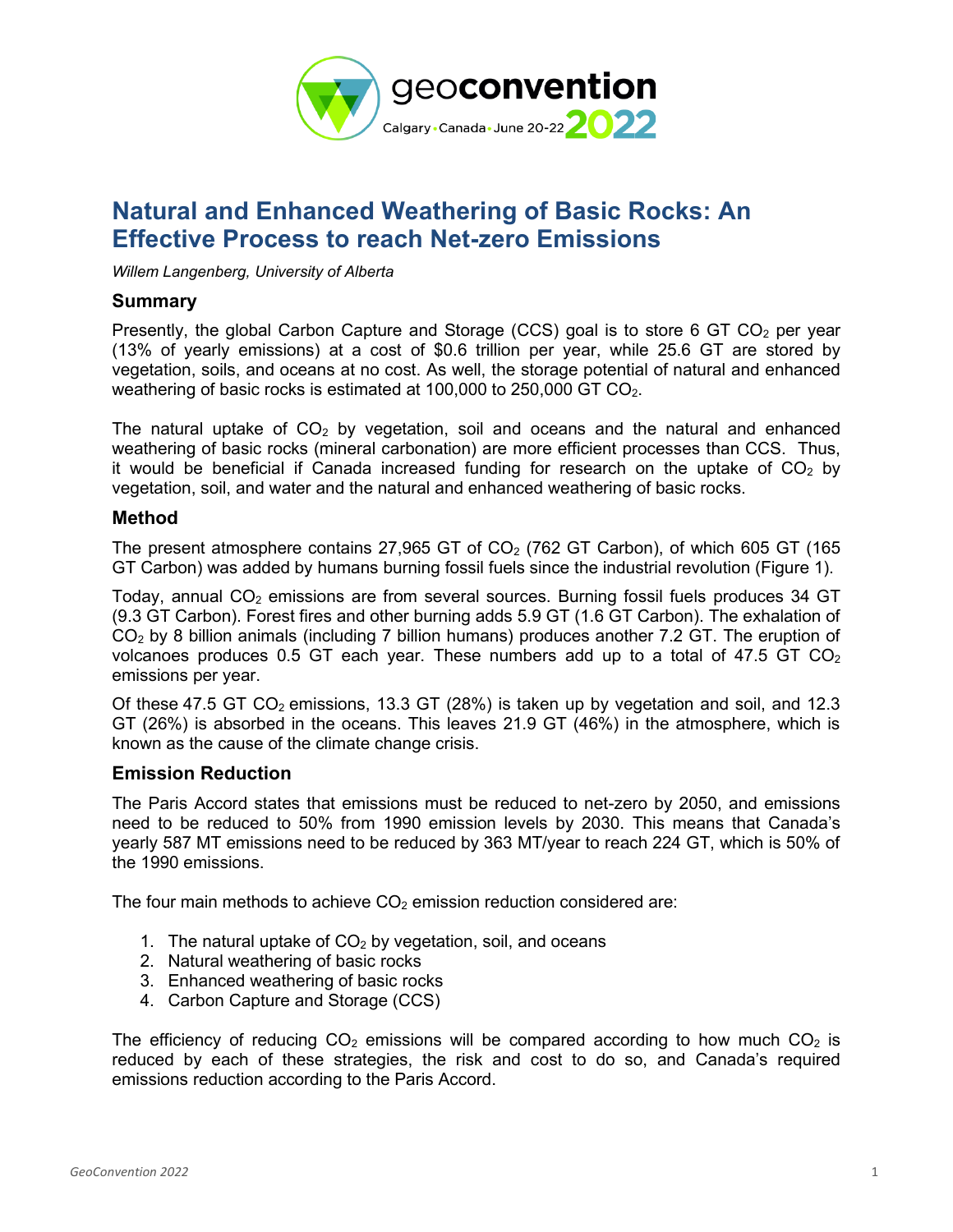



**Figure 1. The natural rock cycle with emissions and reservoirs expressed in total carbon (1 T Carbon equals 3.7 T CO<sub>2</sub>). Figure and data from Global Monitoring Laboratory.** 

#### **Natural Uptake of CO<sup>2</sup>**

The reduction  $CO<sub>2</sub>$  emissions through the natural uptake of these emissions by vegetation and soils, and the natural absorption of them by the oceans is effective in reducing  $CO<sub>2</sub>$  emissions. The implementation of this process is basically risk free. The financial cost is the cost of planting vegetation, especially trees.

#### **Natural weathering of basic rocks**

Natural weathering involves the formation of stable carbonates by the reaction of  $CO<sub>2</sub>$  with naturally occurring oxides or rocks of magnesium, iron, and calcium. It mainly uses the most common mineral on earth, olivine, and its related product serpentine (Schuiling, 2018). This process proceeds relatively slowly. The yearly global amounts of  $CO<sub>2</sub>$  uptake need to be determined. This process basically has no risk and has minimal financial cost.

#### **Enhanced weathering of basic rocks**

Enhanced weathering or mineral carbonation is a process that accelerates the natural geological process of rock weathering. It involves the quicker formation of stable carbonates by mining and crushing of olivine and serpentine bearing (ultra-basic) rocks and exposing them to CO<sup>2</sup> (Hamilton *et al*., 2020). The storage potential of enhanced weathering of basic rocks (mineral carbonation) is estimated at 100,000 to 250,000 GT  $CO<sub>2</sub>$ . The risk is the environmental damage caused by mining. The cost of removing 1 tonne of  $CO<sub>2</sub>$  by enhanced weathering is about \$15, whereas it is about \$100 using CCS (Schuiling, 2018).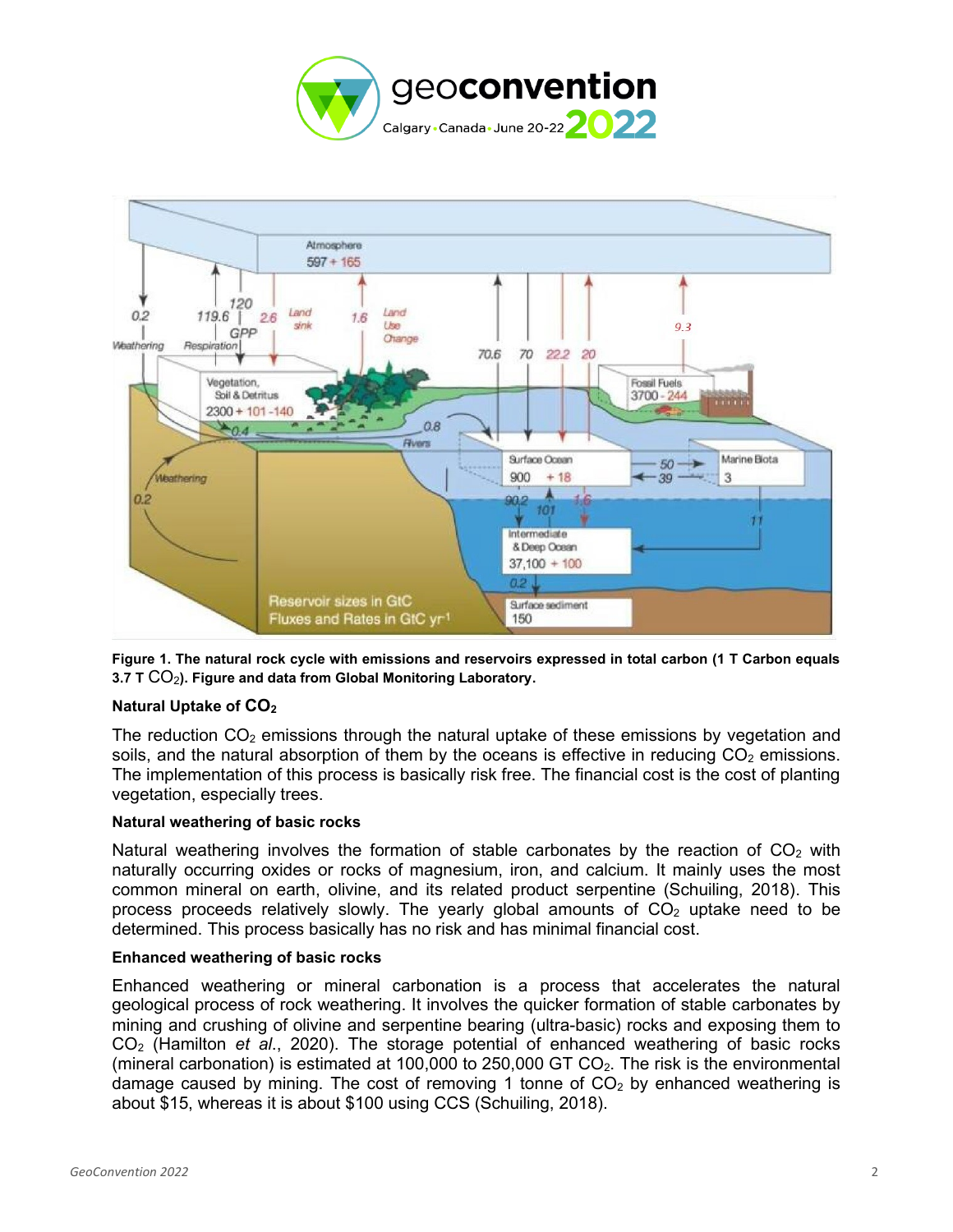![](_page_2_Picture_0.jpeg)

#### **Carbon Capture and Storage (CCS)**

Carbon capture and storage (CCS) is the process of capturing  $CO<sub>2</sub>$  before it enters the atmosphere, transporting it, and storing it under high pressure.

Every year 1.2 MT  $CO<sub>2</sub>$  is captured and stored by the Shell Quest project. This is an exceptional engineering feat of which Canada can be proud. Globally, governments are considering permanent CCS of possibly 6 GT of  $CO<sub>2</sub>$  per year. However, this amount is unfortunately only 13% of the yearly emissions.

CCS is wrongly called geological storage because there is no natural geological process that captures low pressure  $CO<sub>2</sub>$  (a deadly chemical) and then stores it at high pressure in depleted gas fields or saline aquifers. It is generally accepted that the present oil and gas resources represent about 10% of what was generated and stored over geologic time by a natural process known as petroleum generation. This is the process by which solid organic matter present in source rocks is transformed into liquid or gaseous hydrocarbons. Petroleum generation starts in natural conditions at temperatures around 70-80°C, which frequently corresponds to burial depth of 2.5-3 km, depending on the geothermal gradient. Then it migrates to either a reservoir or leaks out to the surface.

Since it is known that during hydrocarbon generation and migration, a certain amount of petroleum produced leaks out, it can be deduced that there is the potential risk that 90% of the stored CO<sub>2</sub> through CCS will leak out in the future.

The cost of storing 6 GT per year is about \$0.6 trillion per year, assuming a cost of \$100/tonne.

Consequently, CCS only stores a relatively small amount of  $CO<sub>2</sub>$  and it is potentially unsafe, expensive, and for these reasons ineffective. Considering these concerns about CCS, the other processes previously mentioned deserve more attention and financial commitments.

# **Conclusions**

Presently, the global CCS goal is to store 6 GT CO<sub>2</sub> per year (13% of yearly emissions) at a large cost, while 25.6 GT are stored for free by vegetation, soil and oceans. As well, the storage potential of natural and enhanced weathering of basic rocks is estimated at 100,000 to 250,000  $GT CO<sub>2</sub>$ .

Permanent storage projects such as the Shell Quest and Weyburn projects cannot be considered proven effective technology. Furthermore, the significant amount of money needed for CCS ultimately may be wasted on such projects (Langenberg, 2010).

Large amounts of money have already been spent on CCS, and there is a strong lobby to spend more on it in the future (see IPCC Special Report on Global Warming of 1.5°C from 2018).

The reduction of 363 MT of  $CO<sub>2</sub>$  emission per year for Canada by 2030 is difficult to achieve. Reaching the goal of zero emissions by 2050 is even more difficult. To rely on only one means of reducing emissions, and one that has not been proven to be reliable, safe, and cost-effective, is shortsighted.

For these reasons, Canada needs to increase funding for research on other processes that are more efficient, effective, and financially viable, such as the uptake of  $CO<sub>2</sub>$  by vegetation, soils,